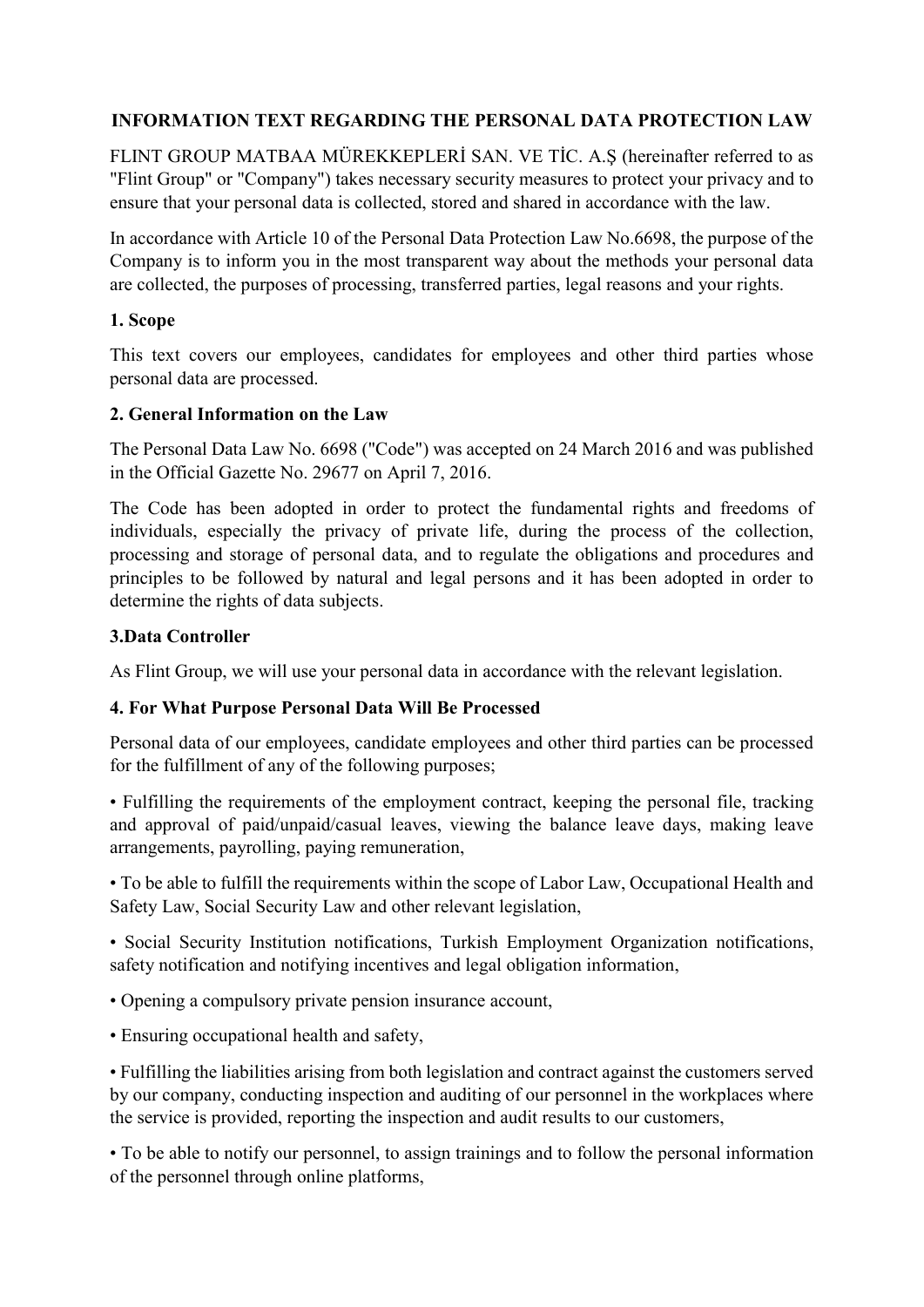• Paying for garnish of wages in line with the instructions of the enforcement offices, making legal notifications in case of work accidents, performing occupational health and safety procedures, fulfilling the decisions, requests and instructions of official institutions and organizations,

• Managing the company, conducting the business, applying company policies, tracking and reporting the sales performance of company employees, making cash advance/allowance payments, creating an employee portal,

• Providing contact and communication, printing business cards, ensuring that packages received via cargo and courier are delivered to the relevant employee, monitoring the use of the company vehicle, providing shuttle service organization, procuring work clothes to be used during work, business e-mail,

• The use of company systems and software, implementation of safety measures, measuring employee satisfaction, training planning, reporting of trainings, preparation of training certificates, tracking of the employees participating in the training, tracking development processes as a result of the training of the employees, communicating with the relevant people in case of emergency, to contact with suppliers and their employees our employees' contact data can be transferred.

Personal data can be processed by Flint Group in order to fulfill its legal obligations against our employees, to fulfill the obligations to our customers within the scope of the primary employer - sub-contractor relations, to fulfill its financial and legal obligations within the scope of Labor Law, Law No.5510, tax laws and other relevant legislation.

# **a. Within the Scope of Personal File;**

*Identity and Contact Information:* Name, surname, date of birth, country of birth, city of birth, gender, marital status, Turkish identity card information (T.R. ID No., serial number, wallet number, father's name, mother's name, place of birth, province, district, neighborhood, volume number, family serial number, serial number, household number, page number, registration number, place of issue, reason for issue, date of issue, previous surname), copy of identity card (religion information in old type identity cards), phone number, open address information, email address, internal contact information (internal phone number, corporate e-mail address)

*Family Information:* Marriage certificate; name, surname of spouse and children, T.R. Identity Number, gender, date of birth, duty, telephone number; name, surname and phone number of relatives

*Information on Wages and Rights in Rem:* Salary details, payrolls, bonus amounts, file and debt information regarding execution proceedings, bank passbook, minimum living allowance information, private health insurance amount.

*Educational Information:* Education background, course and seminar information, foreign language knowledge, internship status, trainings attended, information about trainings, assessment of monthly performance and target achievement, activity information and performance information, diploma information, resume, domestic and international training, assignment, supervision etc.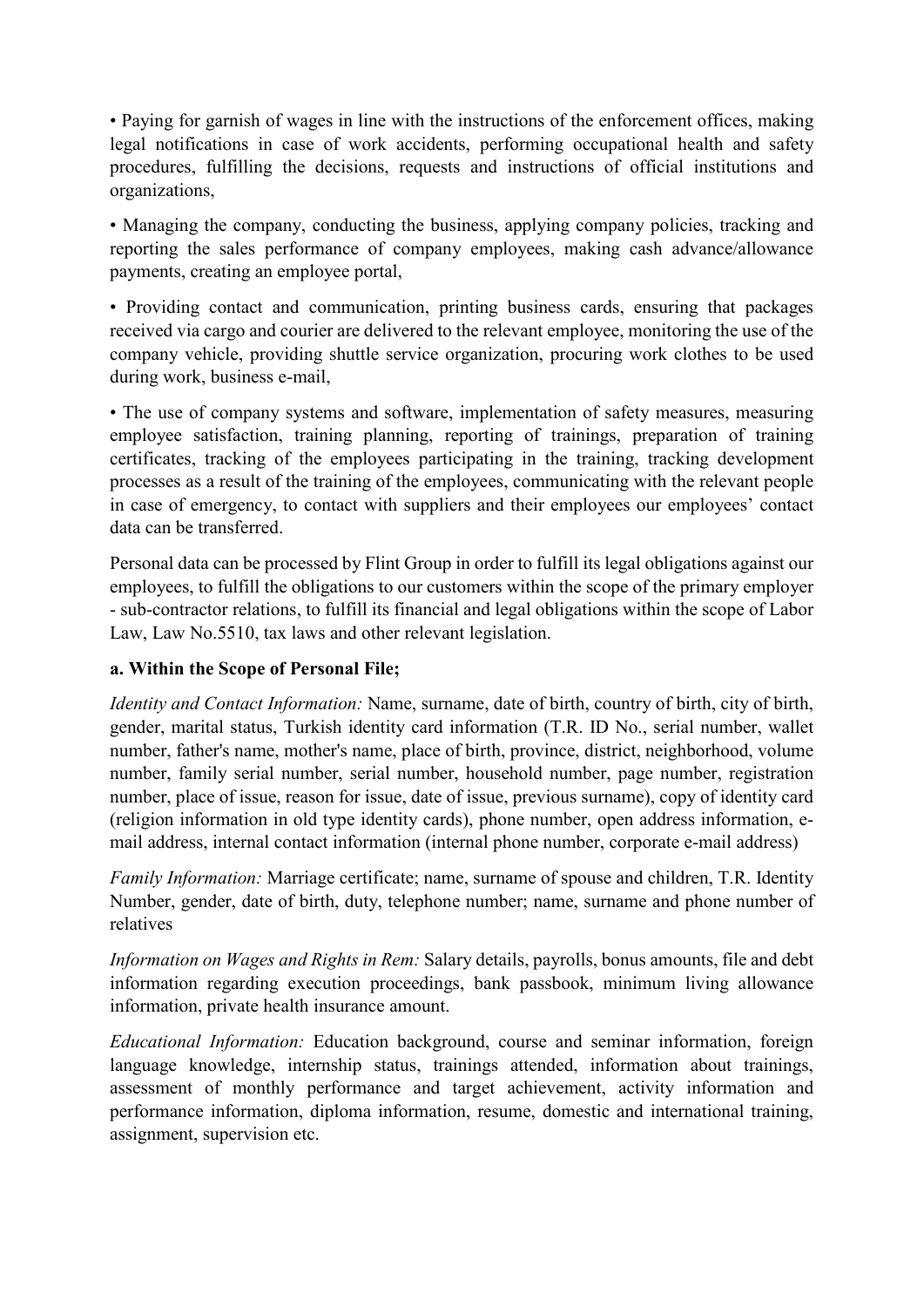*Other Data:* Military service deferment, license plate, copy of vehicle license, vehicle km information, vehicle location, driver's license copy, traffic ticket query result, private ballot box name, private ballot box entry date, private ballot box registration number, shoe number, clothing size, height, weight, criminal record,

# **b. Within the Scope of the Continuation of the Employment Contract;**

Entrance and exit records to the Company, internet access logs, daily break and activity data, camera recording, sound recording, data on tracking employees' use of allocated vehicles and gasoline, health data, workplace doctor records, disciplinary investigations and penalties, bonus salary, wages and other benefits.

Personal data is processed in accordance with the conditions and purposes specified in Articles 5 and 6 of the Code.

## **5. Method and Legal Reason for Collecting Personal Data**

Personal data presented by you personally during the job application and the continuation of the employment contract, the executives of our customers and potential customers, the applications made through the contracted websites or the Company website, the natural and/or legal entities, suppliers or cooperating companies, our call centers, social media accounts, visitor entry-exit and control points at the service locations, cameras, alarm systems and other electronic security systems, vehicle tracking systems, the Company's administrative office, verbal, written or electronic media or other channels to be established/formed in the future, especially from channels such as cameras, phones, sound recordings, cookie applications on the website. Personal data are collected by the Company for the above-mentioned purposes within the framework of the legal legislation.

### **6. To Whom the Processed Personal Data Can Be Transferred**

Limited to the realization of the above-mentioned purposes, your collected personal data can be transferred to;

- To the companies which are affiliates of Flint Group International BV, for the fulfillment of human resources and personnel procedures, establishing human resources policies throughout the group companies to which the company is affiliated, keeping statistics, evaluating personnel transition within group companies, ensuring common performance tracking, establishing general procedures and practices,
- Supplier companies for the supply of personnel clothing, uniforms, personal protective equipment and other personal equipment,
- Persons or organizations required by the Tax Procedure Law, Labor and Social Security Law and legislation, Court of Accounts, Law on Prevention of Laundering Proceeds of Crime, Law on Prevention of Money Laundering, Turkish Commercial Code, Code of Obligations and other legislation,
- Legally authorized public institutions and organizations, police and military police related units, police headquarters, prosecutors' offices, relevant courts, enforcement offices and all other judicial, administrative and legal authorities,
- To the sub-employer/primary employers to be specified in accordance with the contractual relationship between the Company; information such as the resume, inservice and out-of-service trainings, attendance status, disciplinary investigations,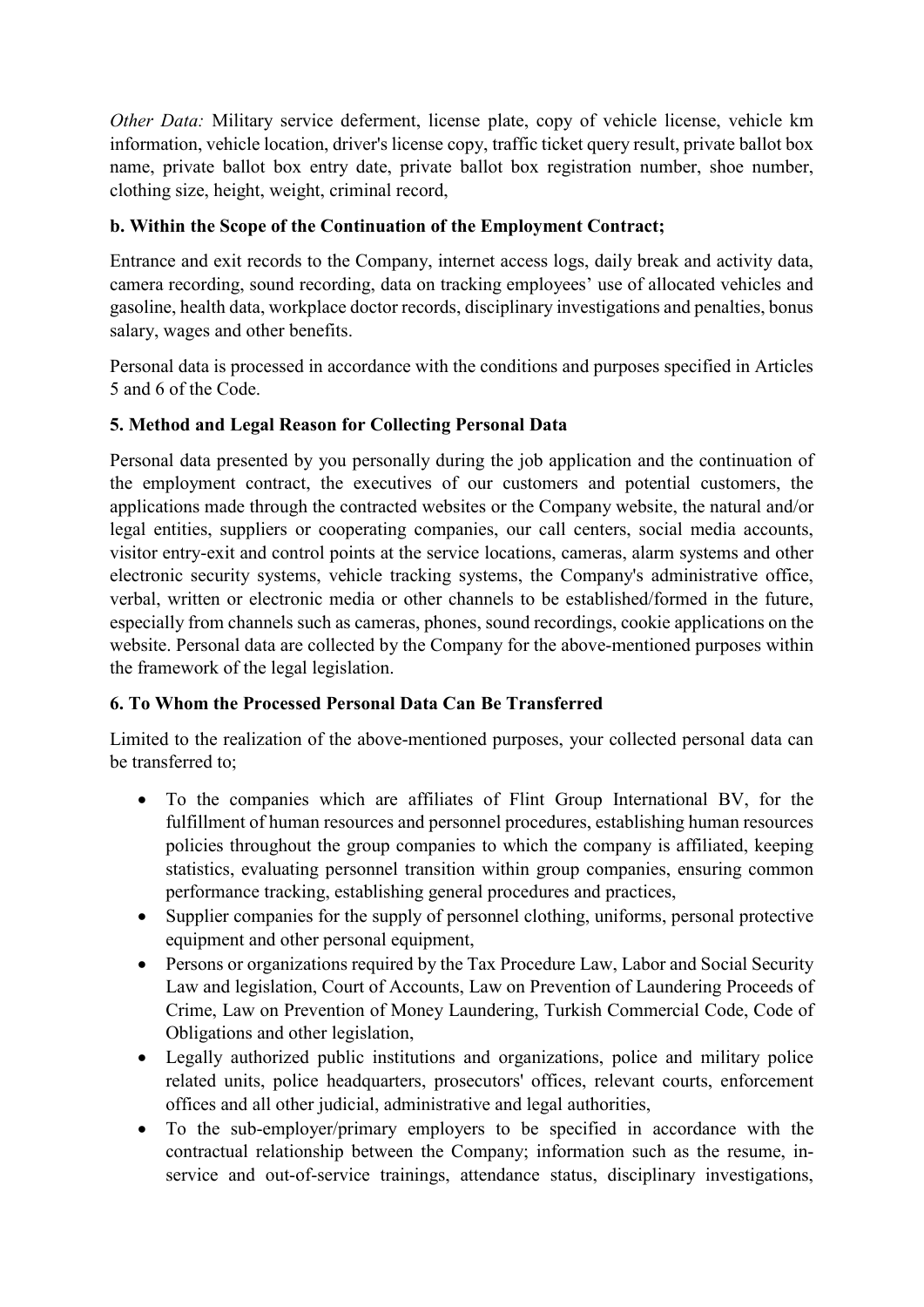inspection and audit results, identity and wage information, in order to fulfill our obligations under the relevant legislation.

- Banks, private pension and insurance companies,
- Internal and external audit companies and auditors in accordance with the audits to be carried out in accordance with the Turkish Commercial Code numbered 6102,
- In the event that necessary permissions are obtained within the scope of Code or other conditions are met, to the companies operating abroad or whose data center, shareholders or company headquarters are abroad, cloud service providers, banks or foreign companies, if necessary,
- With the services offered by our Company, such as product/service comparison, analysis, evaluation, advertisement and the natural or legal persons we cooperate with in the realization of the above-mentioned purposes, the program partner institutions and organizations, the institutions we have contracted to send the messages we send to our customers, banks, payment institutions, suppliers relevant third parties,
- Catering companies, car rental, operator, business card printing, etc. companies from which service is provided, software used by the company, law firms authorized on behalf of our company, lawyers, archive firms, data recording media, courts, mediators,
- Servers of software companies, companies providing cloud services, third party data centers where we store our data or Flint Group data center, main servers,
- Health and Safety units, companies, workplace doctors,

Personal data can be transferred within the framework of the personal data processing conditions and purposes specified in Articles 8 and 9 of the Code.

## **7. Rights of Data Subject**

If you, as data subjects, submit any claims regarding your rights due to personal data to Flint Group in the below listed ways, Flint Group will conclude the request as soon as possible and within 30 days at the latest according to the nature of the request.

Data subjects, may request information regarding the followings by applying to the data controller within the scope of the Code.

- **a)** To learn whether personal data is processed,
- **b)** Request information if personal data is processed,
- **c)** Learning the purpose of processing personal data and whether they are used in accordance with their purpose,
- **d)** Learning the third parties to whom personal data is transferred at home or abroad,
- **e)** Correction of personal data if it is incompletely or incorrectly processed,
- **f)** Data subject may request the deletion or destruction of personal data if the reasons do no longer exists for processing his/her personal data.
- **g)** to request notification of an operation carried out in accordance with paragraphs of (e) and (f) to third parties,
- **h)** Objection to the analyzing of processed data especially with automated systems,
- **i)** In the event of facing damage caused by unlawful processing of personal data, data subject has the right to claim the damages.

### **Application to Data Controller**